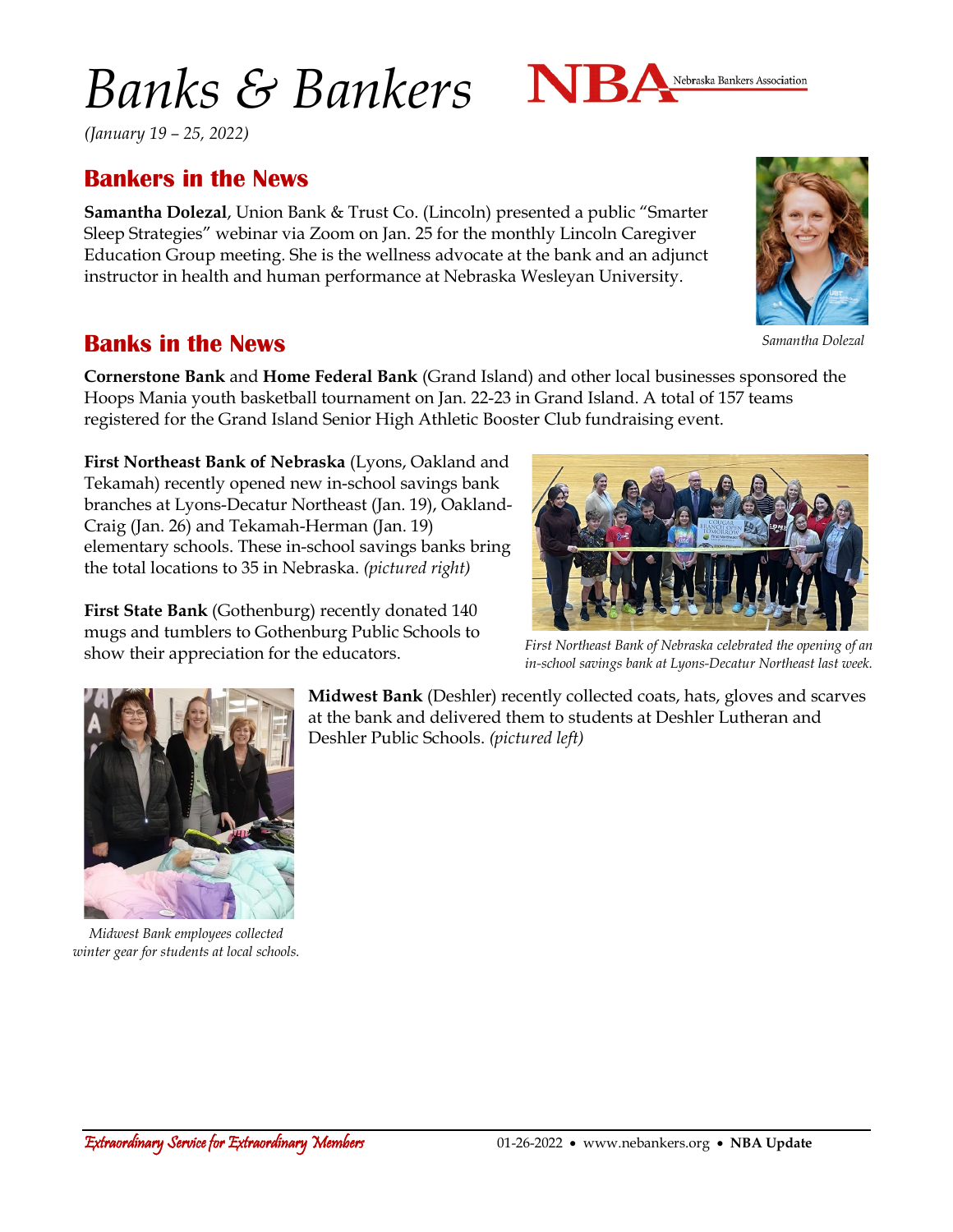# *Banks & Bankers*



*(January 19 – 25, 2022)*

#### **Promotions and Appointments**



**Bennington: Gregg Bailey**, senior vice president-mortgage division, i3 Bank.



**Bennington: Virginia Preuss**, senior mortgage opener processor, i3 Bank.



**Blair: Courtney Clausen**, teller supervisor, Two Rivers Bank.



**Geneva: Blake Bauer**, loan officer, Cornerstone Bank.



**Lincoln: John Connor III,** vice president, Midwest Bank.



**Lincoln: Holly Kuhl**, vice president, First State Bank Nebraska.



**Lincoln: Abby Watson**, vice president, First State Bank Nebraska.



**Omaha: Cathy Banks**, branch manager – Center Mall, ACCESSbank.



**Omaha: Osbaldo Sanchez**, vice president of lending, First State Bank.



**Omaha: Katie Yost**, senior recruiter, talent acquisition, First National Bank of Omaha.

**Clay Center: Steven Johnson Jr.**, assistant vice president-loans, Cornerstone Bank.

**Clay Center/Glenvil: Linda Hagemeier**, vice president/assistant manager, Cornerstone Bank.

**Davenport/Edgar: Leisa Bohling**, vice president/branch manager, Cornerstone Bank.

**Edgar: Nicole Thayer**, loan officer, assistant manager, Cornerstone Bank.

**Omaha: Brian Dryak**, mortgage production manager, Core Bank.

**Omaha: David Moody**, mortgage loan originator, Core Bank.

**Omaha: Brandon Fowler**, mortgage loan originator, Core Bank.